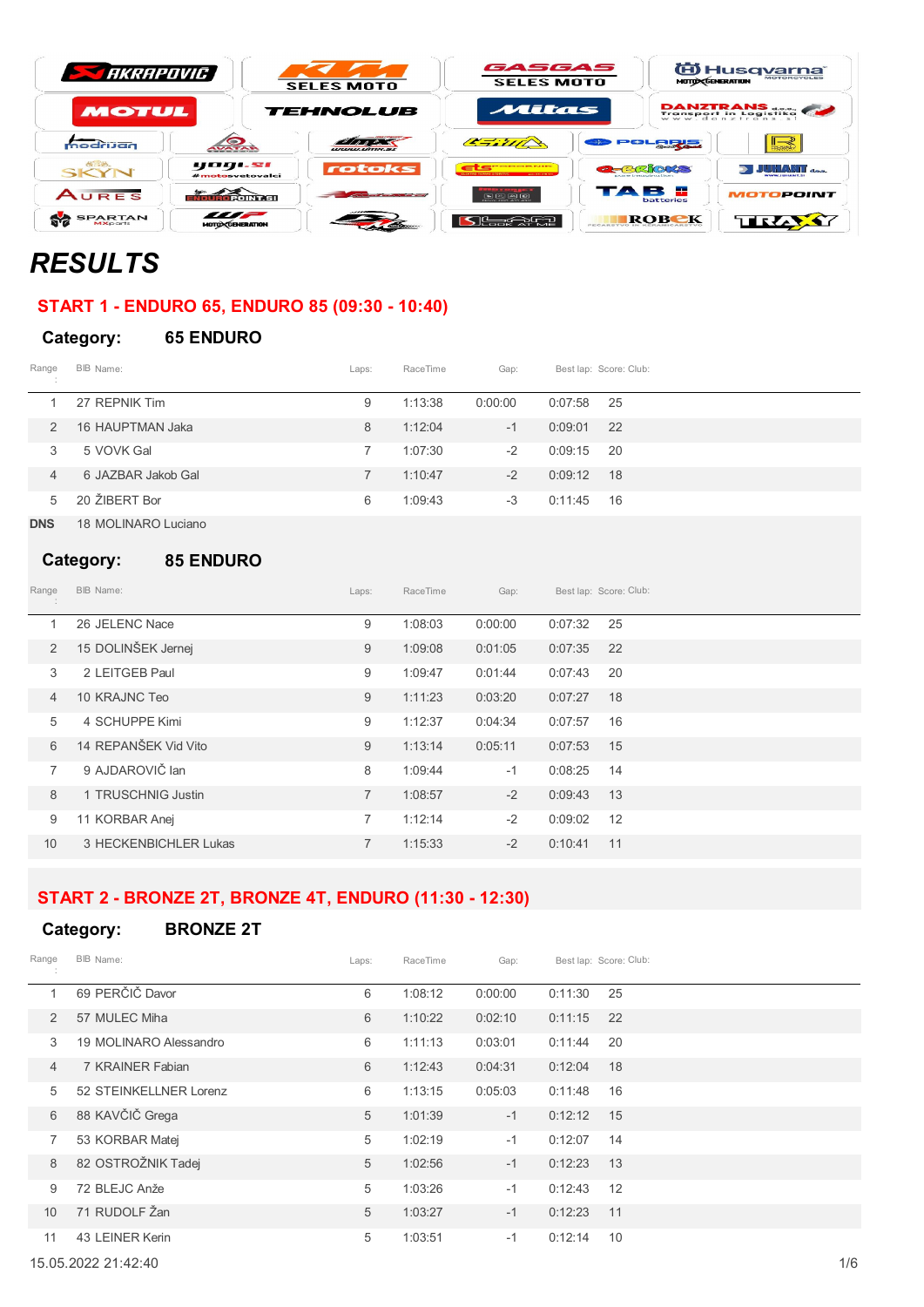| 12 | 99 ŠTULAR Anže    | 5              | 1:04:19 | $-1$ | 0:12:43 | 9              |
|----|-------------------|----------------|---------|------|---------|----------------|
| 13 | 37 ABRAM Martin   | 5              | 1:04:51 | $-1$ | 0:12:22 | 8              |
| 14 | 59 JAZBEC Marko   | 5              | 1:05:38 | $-1$ | 0:13:02 | 7              |
| 15 | 90 JAN Matic      | 5              | 1:07:03 | $-1$ | 0:12:51 | 6              |
| 16 | 81 PODPEČAN Bojan | 5              | 1:07:05 | $-1$ | 0:13:11 | 5              |
| 17 | 66 JERMAN Miha    | 4              | 1:05:04 | $-2$ | 0:16:38 | $\overline{4}$ |
| 18 | 25 GALUN Alen     | $\overline{4}$ | 1:08:08 | $-2$ | 0:14:38 | 3              |
| 19 | 47 SLUGEČIČ Marko | 4              | 1:14:23 | $-2$ | 0:15:45 | 2              |
| 20 | 32 KOKELJ Lovrenc | $\overline{4}$ | 1:16:53 | $-2$ | 0:16:07 | $\overline{1}$ |
| 21 | 48 DUGIĆ Marko    | 3              | 0:52:49 | $-3$ | 0:15:48 | $\overline{0}$ |
| 22 | 29 BAJC Izak      | 1              | 0:10:32 | $-5$ |         |                |
| 23 | 46 MOŽE Rudolf    | 1              | 0:20:21 | $-5$ |         |                |

## **Category: BRONZE 4T**

| Range          | BIB Name:           | Laps:          | RaceTime | Gap:    |         | Best lap: Score: Club: |  |
|----------------|---------------------|----------------|----------|---------|---------|------------------------|--|
| $\mathbf{1}$   | 55 TEMNIKAR Marcel  | 6              | 1:08:18  | 0:00:00 | 0:11:24 | 25                     |  |
| $\overline{2}$ | 39 ŽVIKART Klemen   | 6              | 1:10:05  | 0:01:47 | 0:11:26 | 22                     |  |
| 3              | 42 SLAMANIG Oliver  | 6              | 1:11:34  | 0:03:16 | 0:11:47 | 20                     |  |
| $\overline{4}$ | 62 DOBERŠEK Danej   | 6              | 1:11:49  | 0:03:31 | 0:11:48 | 18                     |  |
| 5              | 22 GRIČAR Nejc      | 6              | 1:12:00  | 0:03:42 | 0:11:58 | 16                     |  |
| 6              | 105 CARLI Žan       | 5              | 1:00:47  | $-1$    | 0:11:53 | 15                     |  |
| 7              | 33 JERELE Mark      | 5              | 1:01:53  | $-1$    | 0:12:26 | 14                     |  |
| 8              | 44 BUCHER Florian   | 5              | 1:02:28  | $-1$    | 0:11:50 | 13                     |  |
| 9              | 95 NAGODE Žan       | 5              | 1:02:58  | $-1$    | 0:12:23 | 12                     |  |
| 10             | 31 JEREB Klemen     | 5              | 1:04:14  | $-1$    | 0:12:39 | 11                     |  |
| 11             | 21 BURJA Miha       | 5              | 1:05:44  | $-1$    | 0:12:52 | 10                     |  |
| 12             | 35 TURŠIČ Rok       | $\,$ 5 $\,$    | 1:06:05  | $-1$    | 0:12:58 | $\boldsymbol{9}$       |  |
| 13             | 56 LIEGL Matthias   | 5              | 1:07:29  | $-1$    | 0:13:31 | 8                      |  |
| 14             | 60 MUSTAFIĆ Niaz    | 5              | 1:08:56  | $-1$    | 0:13:19 | $\overline{7}$         |  |
| 15             | 54 KRAMAR Peter     | 5              | 1:09:17  | $-1$    | 0:13:18 | 6                      |  |
| 16             | 67 GRŠIČ Toni       | 5              | 1:09:48  | $-1$    | 0:13:28 | 5                      |  |
| 17             | 58 IGLIČ Jaka       | 5              | 1:10:03  | $-1$    | 0:13:59 | 4                      |  |
| 18             | 65 VELIKONJA Jan    | 5              | 1:10:29  | $-1$    | 0:14:03 | $\mathfrak{Z}$         |  |
| 19             | 87 VRHOVEC Jure     | 5              | 1:11:33  | $-1$    | 0:13:52 | 2                      |  |
| 20             | 61 VODIŠEK David    | 5              | 1:12:04  | $-1$    | 0:13:51 | $\mathbf{1}$           |  |
| 21             | 103 PLANINŠEK Aleš  | 5              | 1:13:06  | $-1$    | 0:14:21 | $\mathsf{O}\xspace$    |  |
| 22             | 50 ANDREJ Gregor    | 4              | 1:02:24  | $-2$    | 0:15:08 | $\mathsf{O}$           |  |
| 23             | 45 HRŽENJAK Jure    | 4              | 1:06:44  | $-2$    | 0:15:03 | $\mathsf 0$            |  |
| 24             | 70 POLAK Nejc       | 4              | 1:08:06  | $-2$    | 0:14:25 | $\mathbf{0}$           |  |
| 25             | 38 BLAŽEK Gašper    | 3              | 1:12:46  | $-3$    | 0:18:01 | $\mathbf 0$            |  |
| 26             | 86 BUH Matej        | $\overline{2}$ | 0:26:59  | $-4$    | 0:13:28 |                        |  |
| 27             | 51 ČASAR Aleksander | $\overline{2}$ | 0:33:47  | $-4$    | 0:16:24 |                        |  |
| <b>DNS</b>     | 36 VIDOVIČ Jernej   |                |          |         |         |                        |  |

# **Category: ENDURO race 1**

| Range | BIB Name:         | Laps: | RaceTime | Gap:    | Best lap: Score: Club: |
|-------|-------------------|-------|----------|---------|------------------------|
|       | 28 ROBEK Gregor   | 6     | 1:02:03  | 0:00:00 | 0:10:27                |
|       | 49 KONEČNIK Frenk | 6     | 1:04:57  | 0:02:54 | 0:10:50                |
|       | 40 LORENCI Boris  | 6     | 1:05:09  | 0:03:06 | 0:10:51                |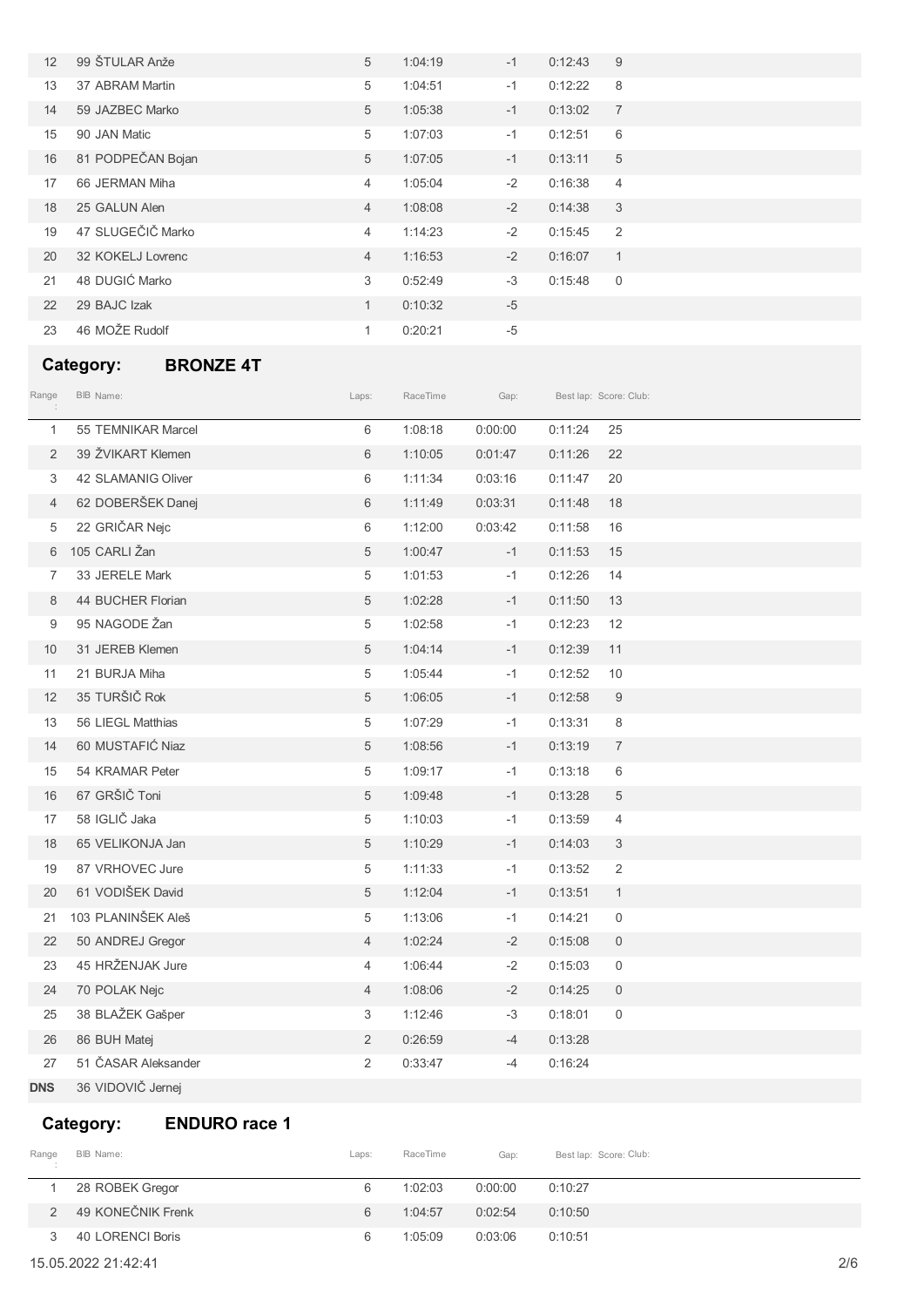|            | 4 104 PODVRATNIK Tomaž | 6 | 1:06:39 | $0:04:36$ $0:11:09$ |  |
|------------|------------------------|---|---------|---------------------|--|
|            | 5 23 EMERŠIČ Alen      | 6 | 1:11:30 | $0:09:27$ $0:11:26$ |  |
| <b>DNS</b> | 24 ČUŠ Miha            |   |         |                     |  |

# **START 3 - (13:45 - 15:15)**

|       | Category:             | <b>LADIES</b> |                |          |         |         |                        |
|-------|-----------------------|---------------|----------------|----------|---------|---------|------------------------|
| Range | BIB Name:             |               | Laps:          | RaceTime | Gap:    |         | Best lap: Score: Club: |
|       | 74 BRIC Sara          |               | 5              | 1:04:25  | 0:00:00 | 0:12:57 | 25                     |
| 2     | 83 WALDHOUSER Naomi   |               | 5              | 1:04:53  | 0:00:28 | 0:12:53 | 22                     |
| 3     | 13 GEDERMANN Tanja    |               | 5              | 1:08:58  | 0:04:33 | 0:13:33 | -20                    |
| 4     | 30 PETERNELJ Urška    |               | 5              | 1:16:50  | 0:12:25 | 0:15:13 | 18                     |
| 5     | 8 AJDAROVIČ Pia       |               | $\overline{4}$ | 1:06:31  | $-1$    | 0:16:00 | 16                     |
| 6     | 68 ZEDERBAUER Sybille |               | 3              | 1:07:17  | $-2$    | 0:23:50 | 15                     |

## **Category: SILVER 2T**

| Range | BIB Name:            | Laps:          | RaceTime | Gap:    |         | Best lap: Score: Club: |
|-------|----------------------|----------------|----------|---------|---------|------------------------|
| 1     | 135 ZIBER Carlo      | 8              | 1:24:32  | 0:00:00 | 0:06:52 | 25                     |
| 2     | 111 GORŠEK Marko     | 8              | 1:26:10  | 0:01:38 | 0:10:53 | 22                     |
| 3     | 144 SEDEJ Miha       | 8              | 1:27:05  | 0:02:33 | 0:10:50 | 20                     |
|       | 100 ŠVAB Jan         | 8              | 1:27:11  | 0:02:39 | 0:10:46 | 18                     |
| 5     | 114 ČEKADA Nik       | 8              | 1:27:15  | 0:02:43 | 0:10:45 | 16                     |
| 6     | 148 GUTMACHER Aleš   | 8              | 1:29:26  | 0:04:54 | 0:11:06 | 15                     |
| 7     | 109 KLAVŽ Berin      | 8              | 1:29:39  | 0:05:07 | 0:11:11 | 14                     |
| 8     | 115 PEZDEVŠEK Denis  | 8              | 1:30:16  | 0:05:44 | 0:11:09 | 13                     |
| 9     | 119 ŽUPAN Simon      | 8              | 1:31:32  | 0:07:00 | 0:11:31 | 12                     |
| 10    | 80 KOROŠEC Marko     | 8              | 1:31:41  | 0:07:09 | 0:11:26 | 11                     |
| 11    | 164 GABOR Patrik     | 8              | 1:32:02  | 0:07:30 | 0:11:16 | 10                     |
| 12    | 125 KOTARC Tim       | 8              | 1:33:47  | 0:09:15 | 0:11:37 | 9                      |
| 13    | 128 MORGUT Fabio     | 8              | 1:36:15  | 0:11:43 | 0:11:47 | 8                      |
| 14    | 161 JUNC Anže        | 8              | 1:36:31  | 0:11:59 | 0:11:59 | $\overline{7}$         |
| 15    | 113 GRLJ Mark        | $\overline{7}$ | 1:25:21  | $-1$    | 0:12:00 | 6                      |
| 16    | 108 KOVJANIČ Sašo    | $\overline{7}$ | 1:26:23  | $-1$    | 0:12:20 | 5                      |
| 17    | 139 RAUTER Michael   | $\overline{7}$ | 1:26:24  | $-1$    | 0:12:22 | $\overline{4}$         |
| 18    | 89 GROM-LAP Kristjan | $\overline{7}$ | 1:26:43  | $-1$    | 0:12:13 | 3                      |
| 19    | 157 BELE Benjamin    | $\overline{7}$ | 1:28:51  | $-1$    | 0:12:43 | $\overline{2}$         |
| 20    | 140 WOHLFAHRT Gerd   | $\overline{7}$ | 1:31:47  | $-1$    | 0:13:02 | $\mathbf{1}$           |
| 21    | 163 HORVAT Leon      | $\overline{7}$ | 1:35:14  | $-1$    | 0:12:50 | 0                      |

# **Category: SILVER 4T**

| Range          | BIB Name:               | Laps: | RaceTime | Gap:    |         | Best lap: Score: Club: |
|----------------|-------------------------|-------|----------|---------|---------|------------------------|
|                | 110 BENKO Blaž          | 8     | 1:28:05  | 0:00:00 | 0:10:48 | -25                    |
| $\mathcal{P}$  | 131 PUŠNIK Blaž         | 8     | 1:30:25  | 0:02:20 | 0:11:18 | 22                     |
| 3              | 112 VODA Rok            | 8     | 1:30:29  | 0:02:24 | 0:11:04 | 20                     |
| $\overline{4}$ | 107 PRELAZ Leon         | 8     | 1:30:36  | 0:02:31 | 0:11:14 | 18                     |
| 5              | 84 WALDHOUSER Christian | 8     | 1:32:38  | 0:04:33 | 0:11:24 | 16                     |
| 6              | 118 KAMNIK Tilen        | 8     | 1:32:40  | 0:04:35 | 0:11:17 | 15                     |
|                | 147 GORIŠEK Peter       | 8     | 1:33:33  | 0:05:28 | 0:11:33 | 14                     |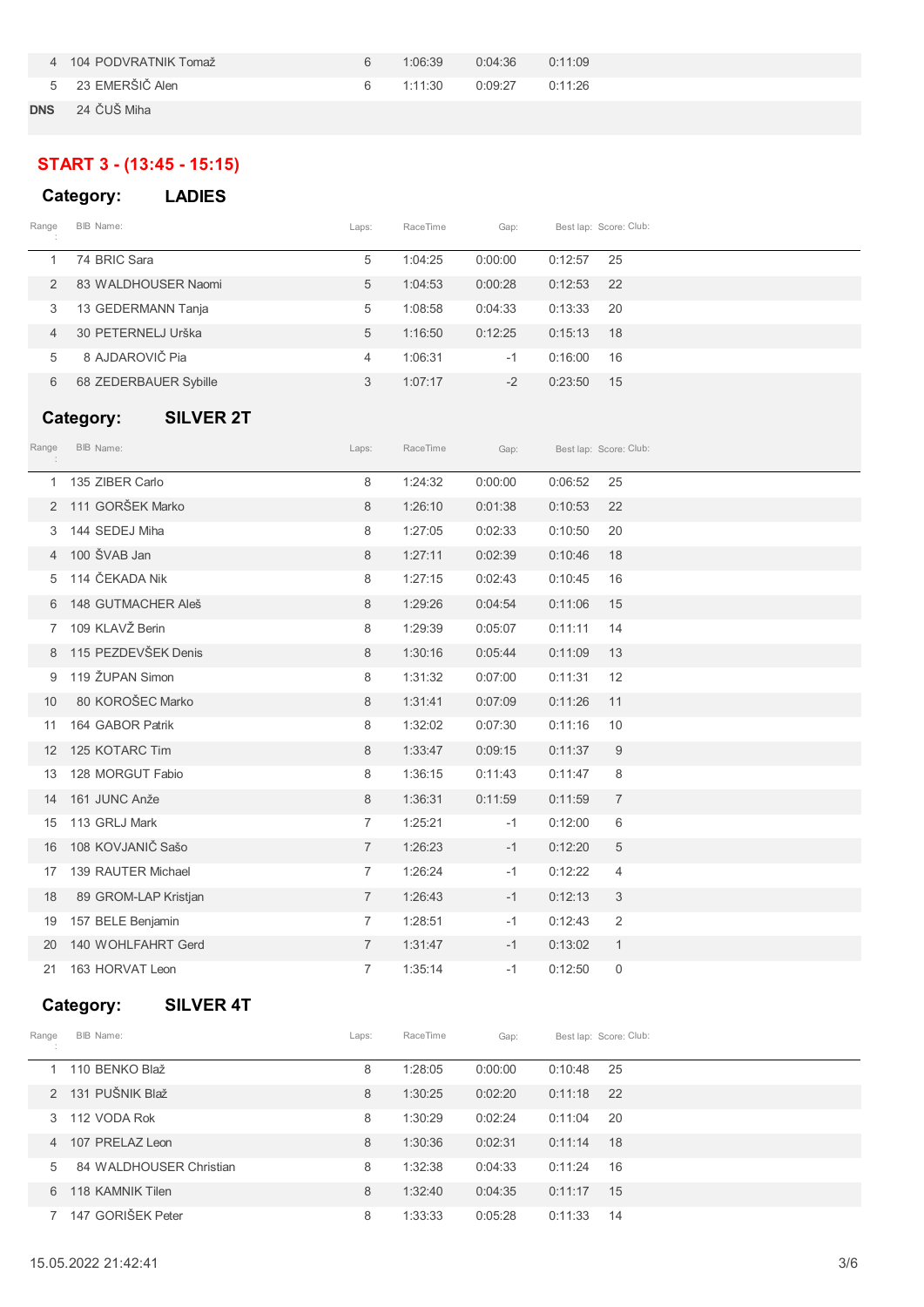| 8               | 96 NAGODE Rok          | 8              | 1:33:37 | 0:05:32 | 0:11:43 | 13                  |
|-----------------|------------------------|----------------|---------|---------|---------|---------------------|
| 9               | 127 RUS Martin         | 8              | 1:33:42 | 0:05:37 | 0:11:25 | 12                  |
| 10 <sup>1</sup> | 106 ČEKADA Nik         | 8              | 1:34:28 | 0:06:23 | 0:11:43 | 11                  |
| 11              | 34 TURŠIČ Nejc         | 8              | 1:35:15 | 0:07:10 | 0:11:45 | 10                  |
| 12              | 117 TIMOTEJ Grašič     | $\overline{7}$ | 1:24:39 | $-1$    | 0:11:55 | 9                   |
| 13              | 132 LUZAR Gregor       | $\overline{7}$ | 1:25:09 | $-1$    | 0:11:53 | 8                   |
| 14              | 154 LEŠNIK Tomaž       | $\overline{7}$ | 1:25:32 | $-1$    | 0:12:05 | $\overline{7}$      |
| 15              | 12 GEDERMAN Robert     | $\overline{7}$ | 1:25:34 | $-1$    | 0:12:10 | 6                   |
| 16              | 133 ŽIBERT Uroš        | $\overline{7}$ | 1:25:37 | $-1$    | 0:11:56 | 5                   |
| 17              | 98 KOGOVŠEK Andrej     | $\overline{7}$ | 1:27:54 | $-1$    | 0:12:17 | $\overline{4}$      |
| 18              | 77 GOLJA Andrej        | $\overline{7}$ | 1:28:24 | $-1$    | 0:12:37 | 3                   |
| 19              | 91 JAN Marko           | $\overline{7}$ | 1:28:46 | $-1$    | 0:12:40 | 2                   |
| 20              | 158 MEJAŠKI Nikola     | $\overline{7}$ | 1:36:13 | $-1$    | 0:12:13 | $\mathbf{1}$        |
| 21              | 73 PUŠAR Daniel        | 6              | 1:13:59 | $-2$    | 0:12:01 | $\mathbf 0$         |
| 22              | 85 WALDHOUSER Bernhard | 6              | 1:24:35 | $-2$    | 0:13:40 | $\mathsf{O}\xspace$ |
| 23              | 120 TOMIČ Žan          | 5              | 1:25:02 | $-3$    | 0:16:38 | $\mathbf 0$         |
| 24              | 78 ŠUMER Stanislav     | 5              | 1:36:30 | $-3$    | 0:14:58 | $\mathbf 0$         |
| 25              | 126 ŠKRABLIN Jožko     | 4              | 0:52:05 | $-4$    | 0:13:19 | 0                   |
| 26              | 116 ČERENAK Nejc       | $\overline{4}$ | 1:27:40 | $-4$    | 0:16:32 | $\mathsf{O}\xspace$ |

# **Category: 50 VETERAN**

| Range         | BIB Name:            | Laps:          | RaceTime | Gap:    |         | Best lap: Score: Club: |
|---------------|----------------------|----------------|----------|---------|---------|------------------------|
| $\mathbf{1}$  | 123 MÜLLER Werner    | 8              | 1:25:58  | 0:00:00 | 0:10:39 | 25                     |
| $\mathcal{P}$ | 150 BOŽIČ Tomaž      | $\overline{7}$ | 1:22:09  | $-1$    | 0:11:49 | 22                     |
| 3             | 79 ARNUŠ Boštjan     | $\overline{7}$ | 1:23:46  | $-1$    | 0:12:01 | 20                     |
| 4             | 146 PRETNAR Janez    | $\overline{7}$ | 1:24:13  | $-1$    | 0:11:55 | 18                     |
| 5             | 122 STERCHI Walter   | 7              | 1:26:56  | $-1$    | 0:12:19 | 16                     |
| 6             | 92 ŠIMNIC Urban      | $\overline{7}$ | 1:28:41  | $-1$    | 0:12:43 | 15                     |
| 7             | 121 KORAK Roland     | $\overline{7}$ | 1:28:54  | $-1$    | 0:12:12 | 14                     |
| 8             | 97 KERMAUNER Boštjan | $\overline{7}$ | 1:32:32  | $-1$    | 0:12:35 | 13                     |
| 9             | 136 VELCI Massimo    | $\overline{7}$ | 1:35:18  | $-1$    | 0:13:17 | 12                     |
| 10            | 137 KRETIČ Slavko    | 6              | 1:34:42  | $-2$    | 0:14:27 | 11                     |
| 11            | 156 MARZOTTO Luigi   | 5              | 1:22:06  | $-3$    | 0:15:14 | 10                     |

# **Category: 60 VETERAN**

|                | 134 KRANJC Luka                | 8              | 1:28:59  | 0:00:00 | 25<br>0:10:52          |  |
|----------------|--------------------------------|----------------|----------|---------|------------------------|--|
| Range          | BIB Name:                      | Laps:          | RaceTime | Gap:    | Best lap: Score: Club: |  |
|                | <b>125 ENDURO</b><br>Category: |                |          |         |                        |  |
| 8              | 153 LUNDER Dario               | $\overline{4}$ | 1:26:03  | $-3$    | 0:14:54<br>13          |  |
|                | 130 GRISON Roberto             | 5              | 1:31:45  | $-2$    | 0:17:33<br>14          |  |
| 6              | 152 KORENIKA Franco            | 6              | 1:30:13  | $-1$    | 15<br>0:14:33          |  |
| 5              | 151 KLEMENČIČ Darko            | 6              | 1:29:29  | $-1$    | 0:14:54<br>16          |  |
| $\overline{4}$ | 41 STRAUSS Herbert             | 6              | 1:24:34  | $-1$    | 0:13:07<br>18          |  |
| 3              | 76 LOBNER Roman                | $\overline{7}$ | 1:30:05  | 0:02:36 | 0:12:42<br>20          |  |
| $\mathcal{P}$  | 75 TREVISANI Alessandro        | $\overline{7}$ | 1:29:31  | 0:02:02 | 22<br>0:12:53          |  |
|                | 124 GABADI Walter              | $\overline{7}$ | 1:27:29  | 0:00:00 | 0:12:12<br>25          |  |
| Range          | BIB Name:                      | Laps:          | RaceTime | Gap:    | Best lap: Score: Club: |  |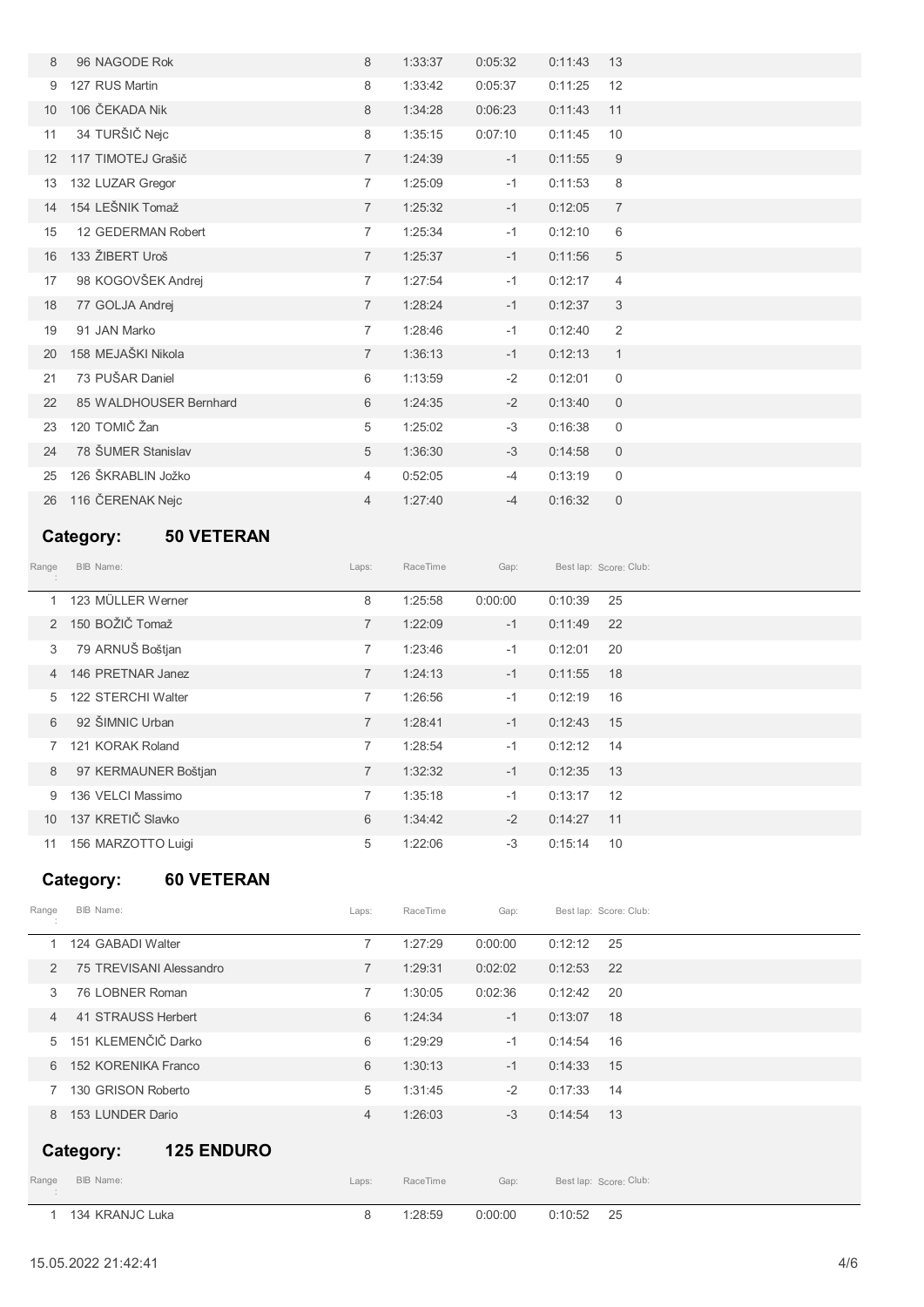|   | 2 141 NOVAK Tine       | 8  | 1:32:04 | $0:03:05$ $0:11:15$ 22 |              |  |
|---|------------------------|----|---------|------------------------|--------------|--|
|   | 3 102 DROLC Jaka       | 8. | 1:32:05 | $0:03:06$ $0:11:13$ 20 |              |  |
| 4 | 63 FINDENIG Maximilian | 6  | 1:30:10 | $-2$                   | $0:14:49$ 18 |  |
|   |                        |    |         |                        |              |  |

### **START 4 - (16:00 - 17:30)**

### **Category: ENDURO race 2**

| Range<br>$\sim$ | BIB Name:              | Laps: | RaceTime | Gap:    | Best lap: Score: Club: |  |
|-----------------|------------------------|-------|----------|---------|------------------------|--|
|                 | 28 ROBEK Gregor        | 9     | 1:31:07  | 0:00:00 | 0:10:11                |  |
|                 | 2 104 PODVRATNIK Tomaž | 9     | 1:37:13  | 0:06:06 | 0:10:44                |  |
|                 | 40 LORENCI Boris       | 8     | 1:30:05  | $-1$    | 0:10:52                |  |
| 4               | 23 EMERŠIČ Alen        | 8     | 1:35:29  | $-1$    | 0:11:35                |  |
|                 |                        |       |          |         |                        |  |

- **DNS** 49 KONEČNIK Frenk
- **DNS** 24 ČUŠ Miha

#### **Category: 25 GOLD**

| Range<br>$\sim$ | BIB Name:                   | Laps:          | RaceTime | Gap:    |         | Best lap: Score: Club: |  |  |
|-----------------|-----------------------------|----------------|----------|---------|---------|------------------------|--|--|
|                 | 17 HAUPTMAN Gal             | 9              | 1:29:04  | 0:00:00 | 0:09:56 | - 25                   |  |  |
| $\mathcal{P}$   | 101 KRŽIČ Tilen             | 9              | 1:32:56  | 0:03:52 | 0:10:13 | 22                     |  |  |
| 3               | 143 PODOBNIK Nik            | 9              | 1:34:08  | 0:05:04 | 0:10:21 | -20                    |  |  |
| 4               | 94 BREJC Bor                | $\overline{2}$ | 0:19:56  | $-7$    | 0:10:59 |                        |  |  |
|                 | <b>35 GOLD</b><br>Category: |                |          |         |         |                        |  |  |

| Range | BIB Name:        | Laps: | RaceTime | Gap:               | Best lap: Score: Club: |
|-------|------------------|-------|----------|--------------------|------------------------|
|       | 169 ČERNE Andraž |       | 1:34:12  | 0:00:00 0:10:23 25 |                        |

#### **Category: GOLD PLUS**

| Range         | BIB Name:          | Laps: | RaceTime | Gap:    |         | Best lap: Score: Club: |
|---------------|--------------------|-------|----------|---------|---------|------------------------|
|               | 167 ŠPINDLER Miha  | 9     | 1:32:19  | 0:00:00 | 0:10:13 | 25                     |
| $\mathcal{P}$ | 155 SELES Jaka     | 9     | 1:34:53  | 0:02:34 | 0:10:32 | 22                     |
| 3             | 129 PUŠNIK Sandi   | 9     | 1:36:26  | 0:04:07 | 0:10:42 | 20                     |
| 4             | 166 MLEKUŽ Aleks   | 9     | 1:37:02  | 0:04:43 | 0:10:46 | 18                     |
| 5             | 168 JEVŠČEK Jure   | 8     | 1:28:50  | $-1$    | 0:10:54 | 16                     |
| 6             | 162 SMOLIČ Boštjan | 8     | 1:29:51  | $-1$    | 0:11:12 | 15                     |
|               | 64 RIEPL Stefan    | 8     | 1:31:40  | $-1$    | 0:11:16 | 14                     |

### **Category: 40 VETERAN**

| Range          | BIB Name:           | Laps: | RaceTime | Gap:    |         | Best lap: Score: Club: |
|----------------|---------------------|-------|----------|---------|---------|------------------------|
|                | 165 GRIL Aljoša     | 9     | 1:36:34  | 0:00:00 | 0:10:42 | 25                     |
| 2              | 160 PENCA Janez     | 9     | 1:37:54  | 0:01:20 | 0:10:48 | 22                     |
| 3              | 145 JELENC Janez    | 8     | 1:29:15  | $-1$    | 0:11:06 | 20                     |
| $\overline{4}$ | 93 KUIFIC Gašper    | 8     | 1:29:17  | $-1$    | 0:10:54 | 18                     |
| 5              | 138 RANT Janez      | 8     | 1:31:13  | $-1$    | 0:11:19 | 16                     |
| 6              | 159 REPNIK Jože     | 8     | 1:31:21  | $-1$    | 0:11:23 | 15                     |
| $7^{\circ}$    | 170 DOBERŠEK Andrej | 8     | 1:35:59  | $-1$    | 0:11:58 | 14                     |
| 8              | 149 REPANŠEK Andrej | 8     | 1:38:22  | $-1$    | 0:12:09 | 13                     |
| 9              | 142 PODOBNIK Toni   | 7     | 1:29:58  | $-2$    | 0:12:40 | 12                     |